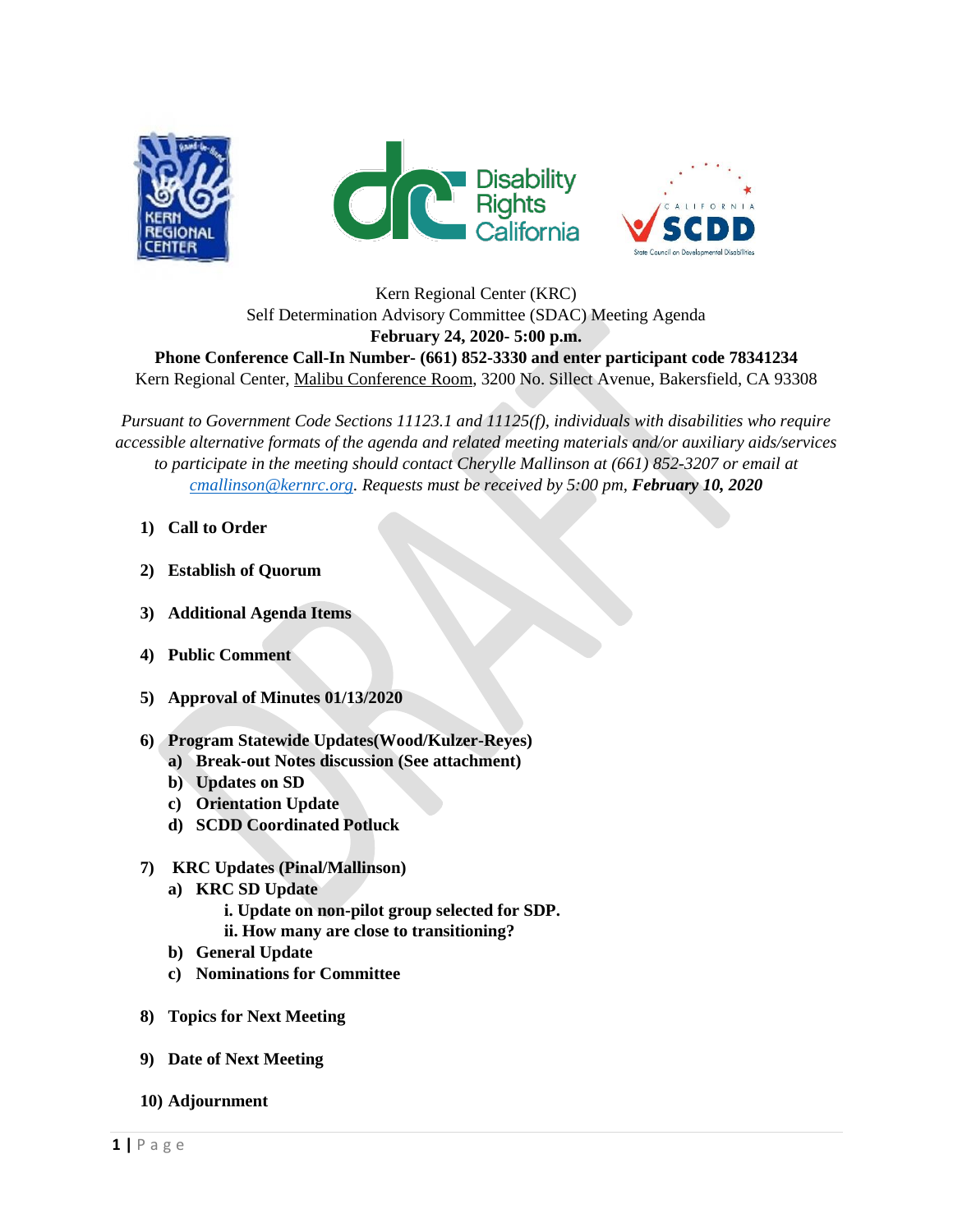## **ATTACHMENT TRANSCRIBED SSDAC BREAKOUT NOTES OCTOBER 2019**

GROUP 1 – Mai Poowskar

| <b>BARRIER</b>                                 | Recommendations                                |
|------------------------------------------------|------------------------------------------------|
| Lack of clarity from DDS                       | A dedicated, trained team at each regional     |
| Lack of policy/rules/guidelines                | center to provide support to phase-in          |
| Not enough IF/providers                        | participant/families                           |
| <b>Mental Health</b>                           | Self-determination technical support team      |
| Improved documentation/knowledge               | BUDGET - DDS needs to provide training to      |
| Not clear what is unmet need base              | all regional centers on all matters related to |
| What is additional service/support             | budget                                         |
| Still confusion between DDS and SCDD will      | Technical Support - TA team for                |
| support/provide                                | determination. A dedicated well trained team   |
| <b>FMS</b>                                     | be an available at each regional center to     |
| Lack of follow-up/support to participant after | answer SD questions. Provide support and       |
| orientation                                    | follow through to phase in participants        |
| Vendors are not informed/educated in self-     | Liaison between vendor, RC, and SDAC           |
| determination                                  | <b>FMS oversight</b>                           |
| CSCs need training in PCP process/approval     |                                                |
| Approval of spending plan (budget)             |                                                |
| DDS needs to provide uniform training to all   |                                                |
| regional centers on budget.                    |                                                |
| New participant questions are not being        |                                                |
| answered                                       |                                                |
| High drop-out                                  |                                                |
| Need self-determination training to vendor     |                                                |
| advisory committee                             |                                                |
| Need a liaison between vendor>regional         |                                                |
| center>DDS (S-D)                               |                                                |
| Need training to program (consumer)            |                                                |
| instructors / agencies                         |                                                |
|                                                |                                                |

## GROUP 2 – Rick Wood

| <b>BARRIER</b>                                          | Recommendations                                                                                                 |
|---------------------------------------------------------|-----------------------------------------------------------------------------------------------------------------|
| Lack of consistent information re:<br>SD implementation | DDS to issue firm directives to RCs so that<br>RCs will be providing consistent<br>information to consumers and |
|                                                         | families                                                                                                        |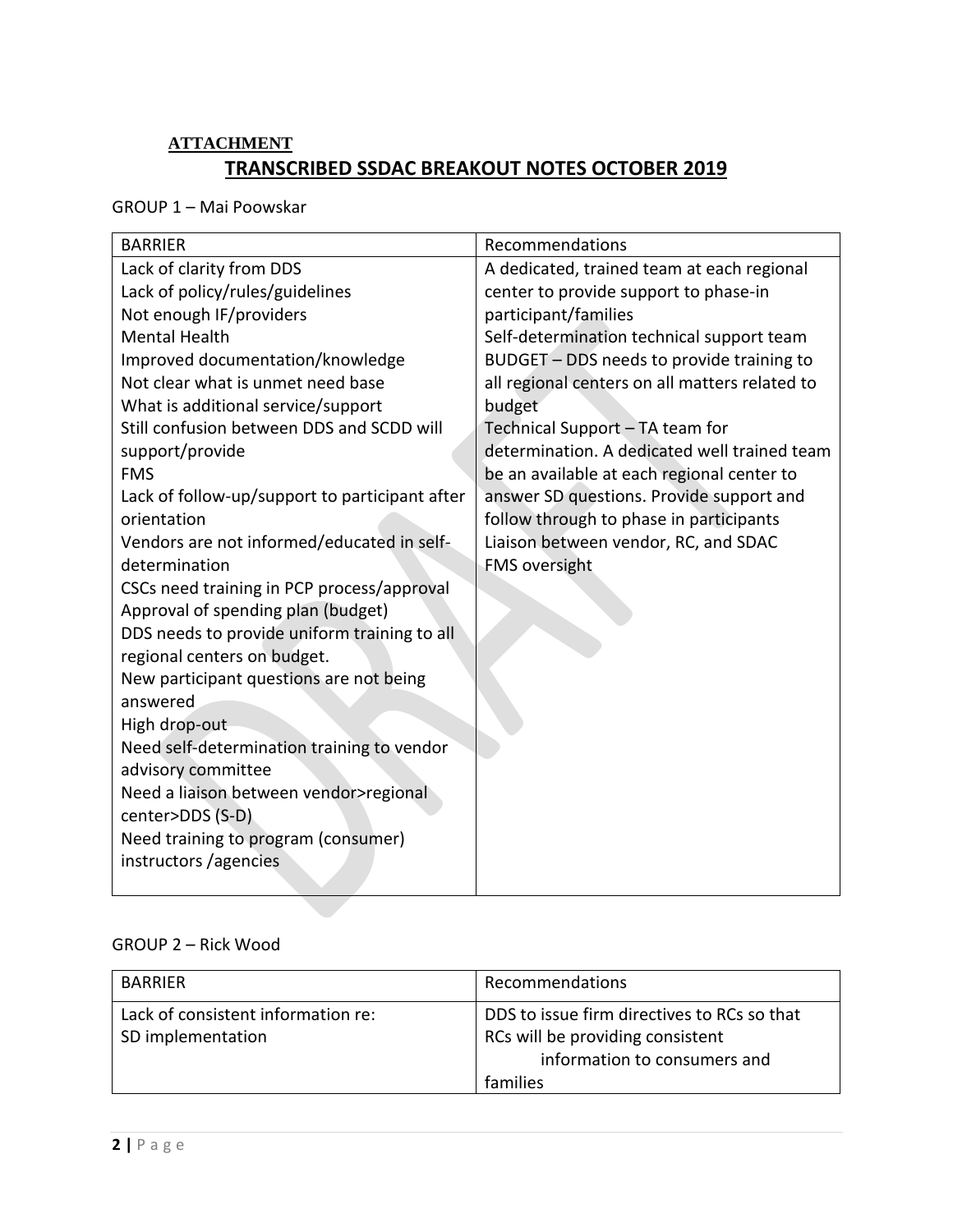| Lack of qualified independent facilitators (IF) | RCs/local advisory committees to schedule IF<br>trainings regularly; outreach to the<br>community to encourage enrollment in<br>trainings; fallback/default are RC service<br>coordinators (who must be trained and<br>dedicated to SD) |
|-------------------------------------------------|-----------------------------------------------------------------------------------------------------------------------------------------------------------------------------------------------------------------------------------------|
| Person Centered Plans: lack of knowledge/       | RCs to provide certified trainers to train IFs;                                                                                                                                                                                         |
| to develop plans; no "professionals" available  | require cultural/language diversity DDS to                                                                                                                                                                                              |
|                                                 | issue "sample" plans; RC service coordinators                                                                                                                                                                                           |
|                                                 | to be trained                                                                                                                                                                                                                           |
| Budget: Consumers fear "cap" on spending;       | Unmet needs to be addressed which will                                                                                                                                                                                                  |
| if plan requires budget changes, who will pay   | increase budget; RC service coordinators to                                                                                                                                                                                             |
| for IF assistance? Confusion/delay in RC        | assist in changes at no additional cost; RCs                                                                                                                                                                                            |
| processing requests for payment for services    | need to be timely responsive to requests for                                                                                                                                                                                            |
|                                                 | payment                                                                                                                                                                                                                                 |
| Financial Management Service (FMS): lack of     | DDS to consider advance payments to FMS;                                                                                                                                                                                                |
| timely payment for payroll and other services   | DDS to issue directive to FMS to prohibit FMS                                                                                                                                                                                           |
| and supports; FMS control over allowable        | interference in approved plans                                                                                                                                                                                                          |
| expenses included in approved plans whose       |                                                                                                                                                                                                                                         |
| budgets have been certified.                    |                                                                                                                                                                                                                                         |
|                                                 |                                                                                                                                                                                                                                         |
| <b>GROUP 3 - Pierre Landry</b>                  |                                                                                                                                                                                                                                         |

## GROUP 3 – Pierre Landry

| <b>BARRIER</b>                               | <b>POSSIBLE ACTION</b> |
|----------------------------------------------|------------------------|
| <b>PCP</b>                                   |                        |
| <b>Qualified PCPs</b>                        |                        |
| Lack of understanding PCP                    |                        |
| $PCP <$ $>$ $IPP$                            |                        |
| Intimidated                                  |                        |
| Over complicated                             |                        |
| Lack of RC understanding by SCs              |                        |
| (solution: recruit experts in PCP; multiple  |                        |
| opps for training; individualizing; self-    |                        |
| advocate presented training for RC staff     |                        |
| training S/D for any services; targeted      |                        |
| trainings for PCP, spending plan, budget,    |                        |
| FMS, manuals and quick guides)               |                        |
|                                              |                        |
| <b>FMS</b>                                   |                        |
| Only one agency in my territory              |                        |
| Change (triangle symbol) in nursing services |                        |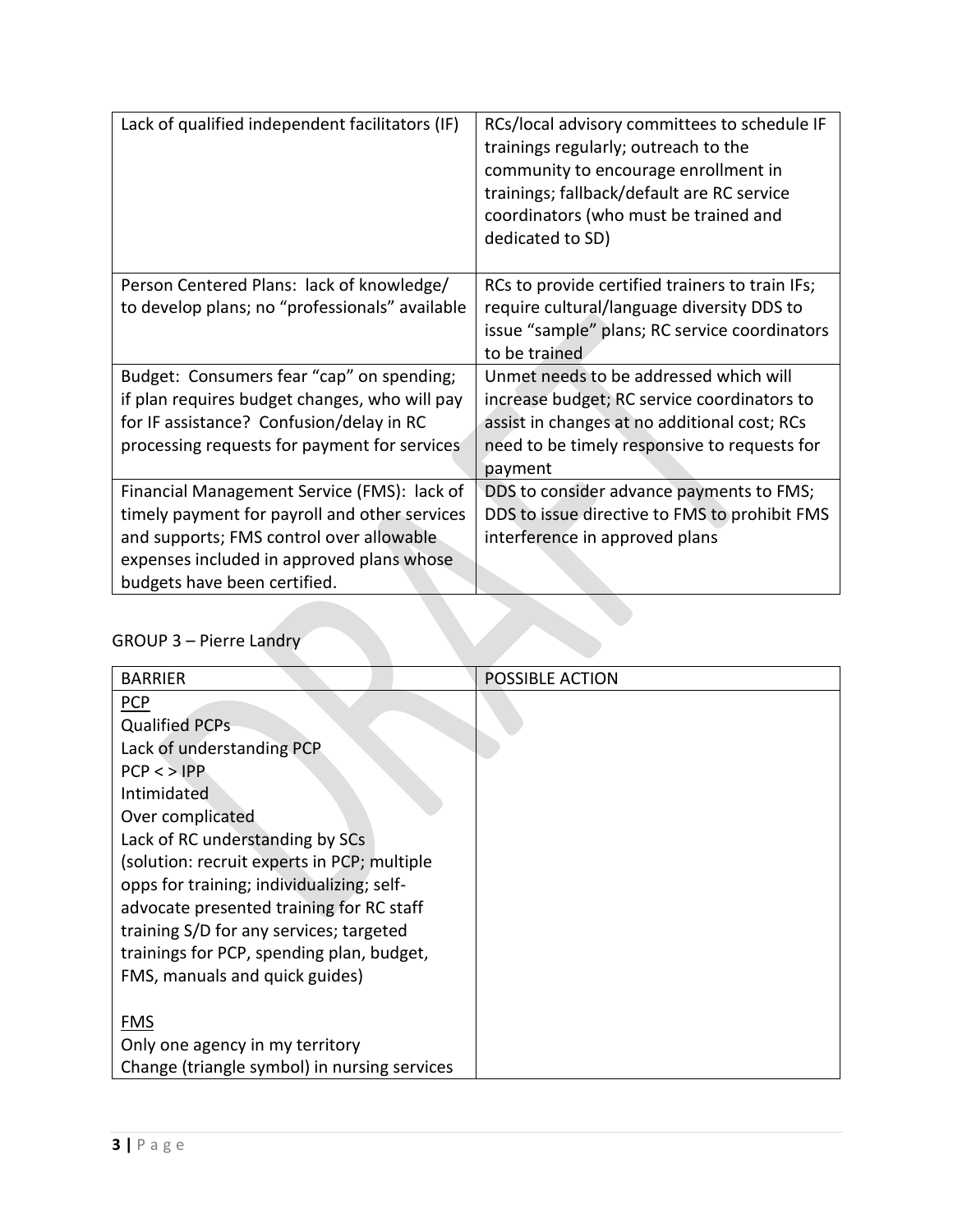| FMS authority about hiring (solution: change      |  |
|---------------------------------------------------|--|
| regs)                                             |  |
| Id'd nursing skills/care services (not allowed    |  |
| under co-employer)                                |  |
| I/DD with medical needs or end of life            |  |
| Simplify explanation of different models          |  |
| FMS not getting money from DDS (solution:         |  |
| survey FMS)                                       |  |
| FMS doesn't understand SDP, especially            |  |
| different models                                  |  |
|                                                   |  |
| General Issues                                    |  |
| Service coordinator' role definition              |  |
| Unclear guidelines/criteria for Ifs (no money     |  |
| to do certifications)                             |  |
| Need clarity on how/why SCDD holds SSDAC          |  |
| Lack of skilled service providers (rates)         |  |
| No stats for direct services (job coaches, SLS,   |  |
| ILS, etc.)                                        |  |
| Delays in background check (3 mo - S/D 1          |  |
| mo)                                               |  |
| After orientation, what's next                    |  |
| General population pool (lots of non-Ps)          |  |
|                                                   |  |
| IF                                                |  |
| No list                                           |  |
| Clarity of parent Ifs, service coordinator, silos |  |

| <b>BARRIER</b>                     | <b>POSSIBLE ACTION</b>                         |
|------------------------------------|------------------------------------------------|
| Cant find IF or PCP provider       | Discourage lists                               |
|                                    | Encourage SD fairs, forums, listserves         |
|                                    | Inform participant to select people who know   |
|                                    | them best to then get the training             |
| People don't know what to do next. | Support groups for partiipants and families    |
| Delay                              | Need to get more info to them                  |
| Lost momentum                      | <b>Handbook</b>                                |
|                                    | Dirext xonact with participant without         |
|                                    | regional center filter                         |
|                                    | Create role models from community              |
|                                    | Deadline to be in six months after orientation |
| Transition peoples thinking        | Live life like people without disability       |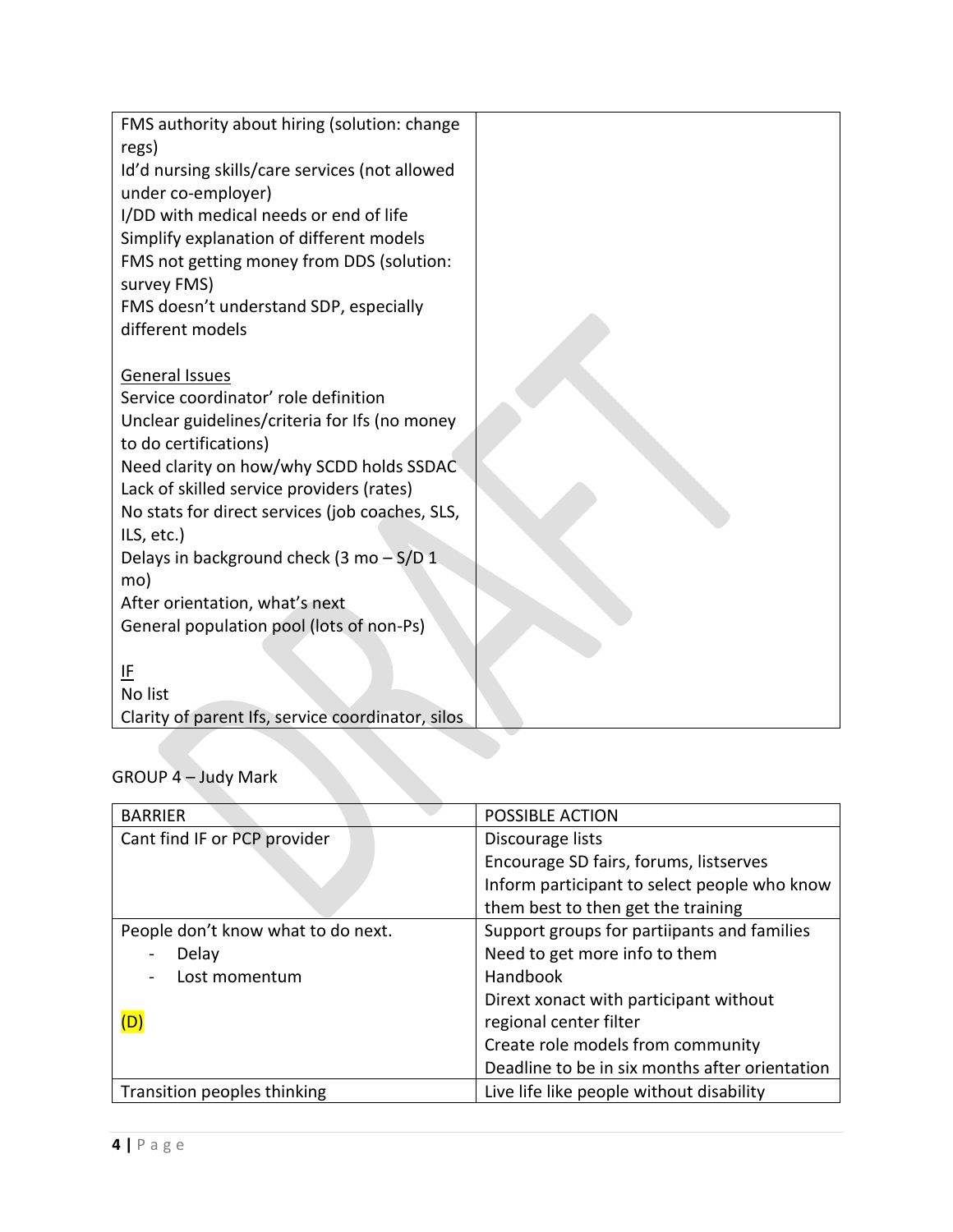|                                              | Form network of participants to share          |
|----------------------------------------------|------------------------------------------------|
| (C)                                          | models of success.                             |
|                                              | Also share with SCS.                           |
|                                              | Committees share                               |
| SCS aren't will trained                      | LAC have training modules                      |
|                                              | Need to her same thing                         |
|                                              | Need models of what to do                      |
|                                              | Peer who has had success                       |
|                                              | Needed consistency                             |
| Information not accessible                   | DDS translate directives (at least to Spanish) |
| Language (e.g., Spanish)                     | SSDAC could vet the DDS language. Assist in    |
| Plain language                               | making more plain.                             |
| Online                                       |                                                |
| DDS is reactive not proactive. (waits till   | SSDAC can't always rely on them. We need to    |
| problem occurs and then reacts too late)     | be more proactive.                             |
|                                              | <b>SSDAC</b> meets more.                       |
| (B)                                          | Have easier way to get issues to DDS.          |
|                                              | Don't get involved 1 by 1. Look at systemic    |
|                                              | issues. Piecemeal.                             |
| Regional center not in alignment or          | More DDS oversight                             |
| supportive or SDP PCP needs to be authentic. | Needed to "sell" this to RX staff more         |
| Biggest barrier but hardest to solve.        | Participants and families don't rely on        |
|                                              | regional center                                |
| (A)                                          | Need participants to understand                |
|                                              | Better regional center training                |
| <b>FMS</b>                                   | More strict control over FMS to understand     |
| People aren't at the point.                  | what they can make decision on.                |
| Scared                                       | More info to participants                      |
| Regional centers intimidating                |                                                |
| Ridiculous rules by FMS for selection        |                                                |
| of staff                                     |                                                |
| Budgets to low, especially for children.     |                                                |
| How to afford FMS                            |                                                |
| (E. unmet need generally)                    |                                                |
| Racial disparities                           | More training on unmet needs.                  |
|                                              | SSDAC reviews of budgets by race               |
|                                              | LACs have meetings with participants with      |
|                                              | disparities.                                   |
| Geographic disparities                       | Unmet needs on statewide basis.                |
|                                              | Look at data of individual budgets by age,     |
|                                              | disability, race, gender                       |
| Less bureaucratic different orientation      |                                                |